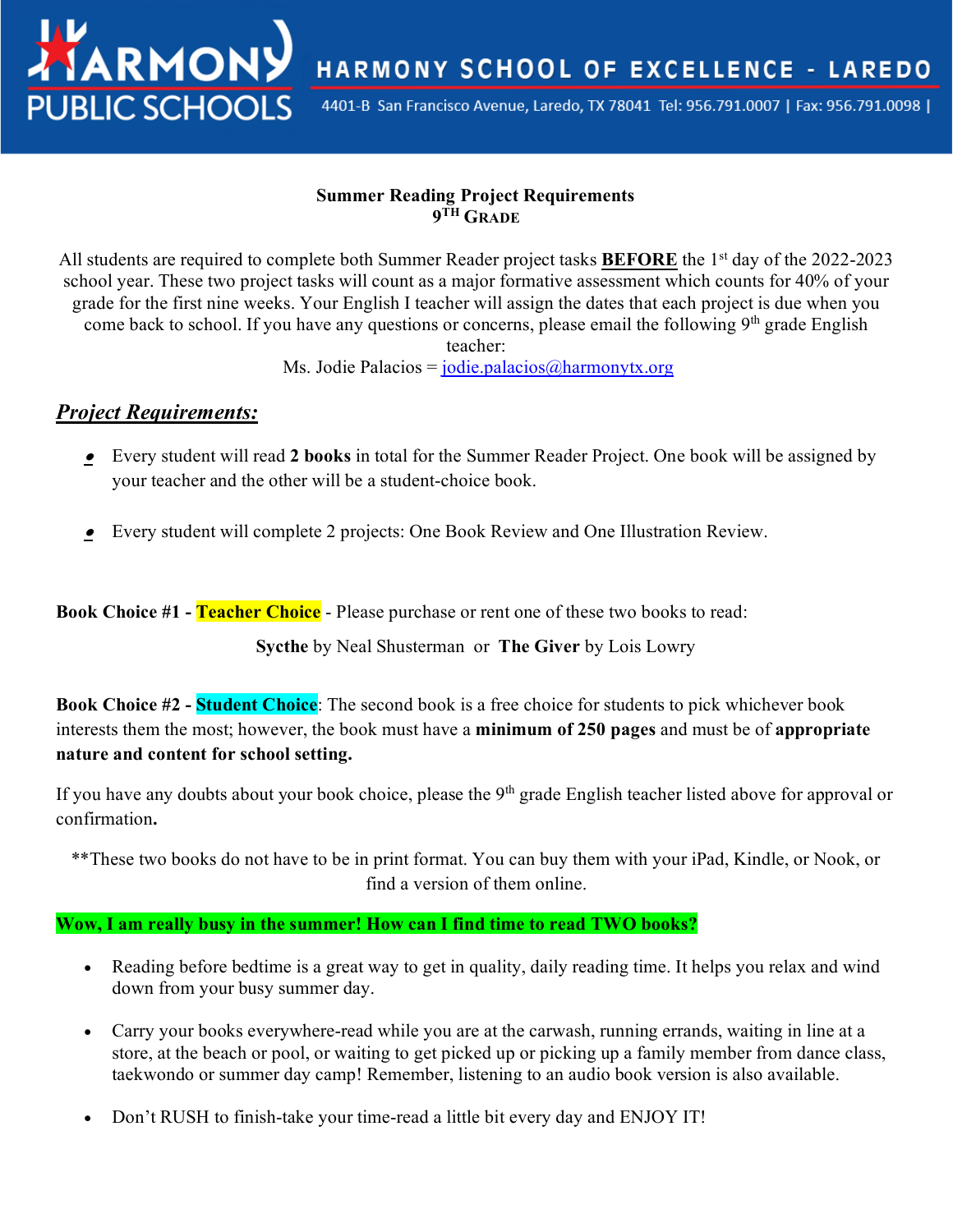HARMONY SCHOOL OF EXCELLENCE - LAREDO

4401-B San Francisco Avenue, Laredo, TX 78041 Tel: 956.791.0007 | Fax: 956.791.0098 |

#### **Project 1: Book Review (Use teacher-choice book)**

**ATARMON** 

**PUBLIC SCHOOLS** 

- Use the **9th Grade Book Review Template found below** for your review. You can print the form out and fill it in, you can copy the format on a sheet of paper and fill it in, or you can create a Word File/Google document while using the same format and instructions.
- The **9th Grade Book Review Template** has been attached to this Summer Reader handout. A teachermade example has also been attached if you feel you need a reference or a guide.
- Remember, the review will likely be seen by other students, so you don't want to spoil the book or ending for them.
- Also, you can see examples of book summaries or recommendations on the book jacket/back of the book, on sites like barnesandnoble.com, amazon.com, and goodreads.com. **Remember, these online or print examples are mentor texts for you to model your summary or recommendation - do NOT copy any examples from the internet or in print because this will be considered plagiarism, and the assignment will receive an automatic zero.**
- Please know that your English teacher wants to get to know your unique thoughts and writing style, so believe in your own ability to explain and create a good summary/recommendation.

#### **Project 2: Book Illustration: (Use student-choice book)**

- You will need to choose your favorite quotes from your book that demonstrates your author's unique writing style or any personal beliefs. Make sure your **quote is at least 2 complete sentences minimum or 5 complete sentences maximum.** Please select a quote that has meaningful word choice or comments on a significant topic or situation in the book or our world.
- **Add the title of the book and author**. Then, copy the quote (**include page # and chapter #)** and then create an illustration to decorate or help visualize these words. Your original drawing or painting can focus on a specific scene surrounding or representing the quote; you can be inspired by the internet but avoid copying other original work to avoid plagiarism.
- The **size of the design is up to you**, but you may choose to create your illustration on a regular 8 x 11 piece of paper, on a poster, or even a canvas of your size.
- On the back of your illustration, **please explain why you chose these lines** to best represent your author's writing style or your own personal beliefs (5 sentences minimum and 7 sentences max).
- Remember, this is an illustration, so you **must add color** effectively to attract your reader's attention; you may also use a black and white charcoal/pencil color scheme if this is your preference. Please see the Teacher-made Example to gain an idea of what a strong Book Illustration should look like and contain.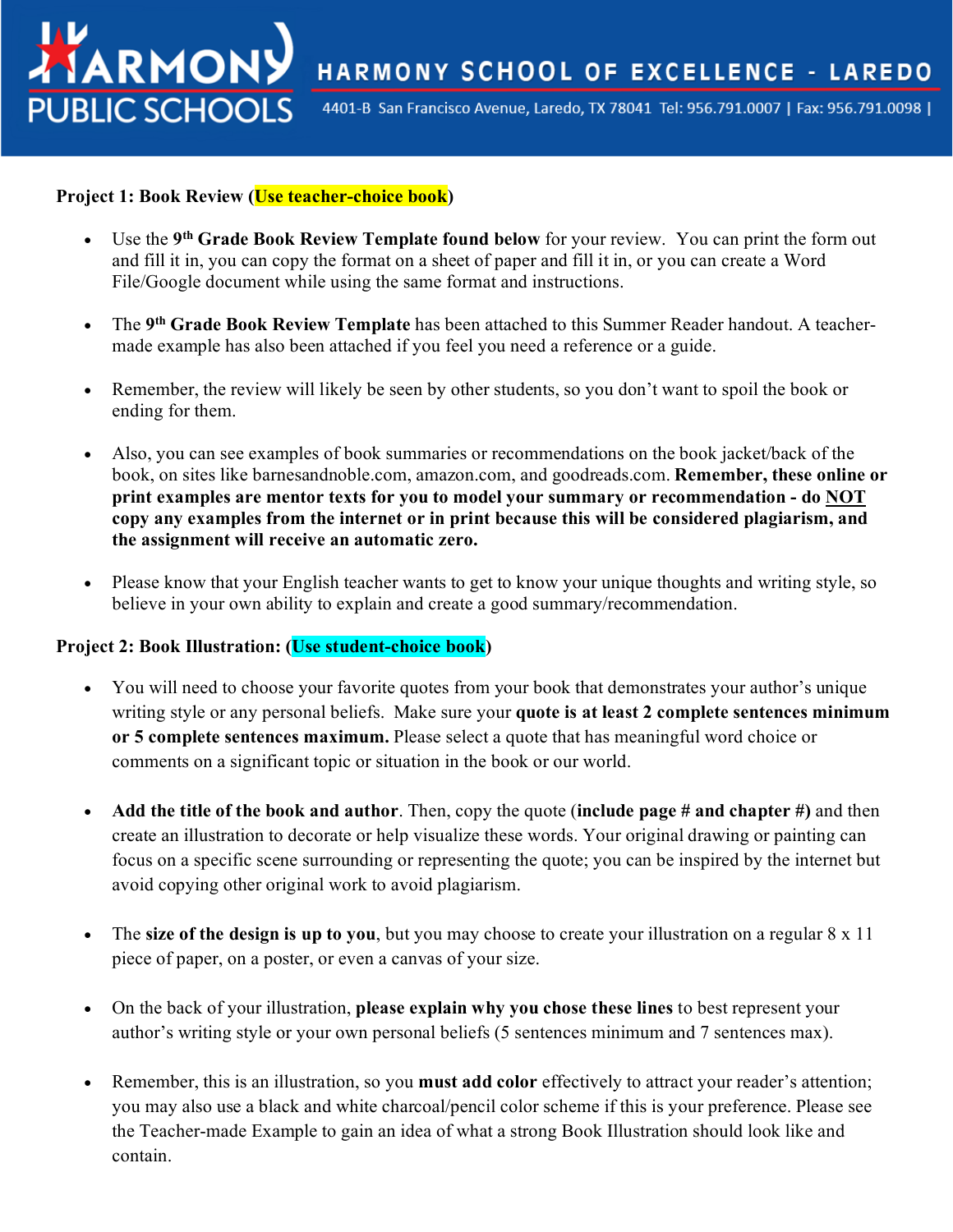# **9th Grade Book Review**

iaaaa

| <b>Name of Student:</b>   |  |
|---------------------------|--|
| ⊦ Title of Book:          |  |
| <b>Author(s) of Book:</b> |  |
| <b>Genre of Book:</b>     |  |

**\*please draw a self-portrait or a symbol that best represent you in this box >**

#### **A Brief Summary:**

Please follow this rubric in creating your summary (but don't spoil the ending!):

- 1.) 5 complete sentences minimum and 10 complete sentences maximum.
- 2.) Use specific details (proper nouns) and imagery to describe your characters, setting, and conflict

**\_\_\_\_\_\_\_\_\_\_\_\_\_\_\_\_\_\_\_\_\_\_\_\_\_\_\_\_\_\_\_\_\_\_\_\_\_\_\_\_\_\_\_\_\_\_\_\_\_\_\_\_\_\_\_\_\_\_\_\_\_\_\_\_\_\_\_\_\_\_\_\_\_\_\_\_\_\_\_\_\_\_\_\_\_\_\_\_\_\_**

**\_\_\_\_\_\_\_\_\_\_\_\_\_\_\_\_\_\_\_\_\_\_\_\_\_\_\_\_\_\_\_\_\_\_\_\_\_\_\_\_\_\_\_\_\_\_\_\_\_\_\_\_\_\_\_\_\_\_\_\_\_\_\_\_\_\_\_\_\_\_\_\_\_\_\_\_\_\_\_\_\_\_\_\_\_\_\_\_\_\_**

**\_\_\_\_\_\_\_\_\_\_\_\_\_\_\_\_\_\_\_\_\_\_\_\_\_\_\_\_\_\_\_\_\_\_\_\_\_\_\_\_\_\_\_\_\_\_\_\_\_\_\_\_\_\_\_\_\_\_\_\_\_\_\_\_\_\_\_\_\_\_\_\_\_\_\_\_\_\_\_\_\_\_\_\_\_\_\_\_\_\_**

**\_\_\_\_\_\_\_\_\_\_\_\_\_\_\_\_\_\_\_\_\_\_\_\_\_\_\_\_\_\_\_\_\_\_\_\_\_\_\_\_\_\_\_\_\_\_\_\_\_\_\_\_\_\_\_\_\_\_\_\_\_\_\_\_\_\_\_\_\_\_\_\_\_\_\_\_\_\_\_\_\_\_\_\_\_\_\_\_\_\_**

**\_\_\_\_\_\_\_\_\_\_\_\_\_\_\_\_\_\_\_\_\_\_\_\_\_\_\_\_\_\_\_\_\_\_\_\_\_\_\_\_\_\_\_\_\_\_\_\_\_\_\_\_\_\_\_\_\_\_\_\_\_\_\_\_\_\_\_\_\_\_\_\_\_\_\_\_\_\_\_\_\_\_\_\_\_\_\_\_\_\_**

**\_\_\_\_\_\_\_\_\_\_\_\_\_\_\_\_\_\_\_\_\_\_\_\_\_\_\_\_\_\_\_\_\_\_\_\_\_\_\_\_\_\_\_\_\_\_\_\_\_\_\_\_\_\_\_\_\_\_\_\_\_\_\_\_\_\_\_\_\_\_\_\_\_\_\_\_\_\_\_\_\_\_\_\_\_\_\_\_\_\_**

**\_\_\_\_\_\_\_\_\_\_\_\_\_\_\_\_\_\_\_\_\_\_\_\_\_\_\_\_\_\_\_\_\_\_\_\_\_\_\_\_\_\_\_\_\_\_\_\_\_\_\_\_\_\_\_\_\_\_\_\_\_\_\_\_\_\_\_\_\_\_\_\_\_\_\_\_\_\_\_\_\_\_\_\_\_\_\_\_\_\_**

**\_\_\_\_\_\_\_\_\_\_\_\_\_\_\_\_\_\_\_\_\_\_\_\_\_\_\_\_\_\_\_\_\_\_\_\_\_\_\_\_\_\_\_\_\_\_\_\_\_\_\_\_\_\_\_\_\_\_\_\_\_\_\_\_\_\_\_\_\_\_\_\_\_\_\_\_\_\_\_\_\_\_\_\_\_\_\_\_\_\_**

**\_\_\_\_\_\_\_\_\_\_\_\_\_\_\_\_\_\_\_\_\_\_\_\_\_\_\_\_\_\_\_\_\_\_\_\_\_\_\_\_\_\_\_\_\_\_\_\_\_\_\_\_\_\_\_\_\_\_\_\_\_\_\_\_\_\_\_\_\_\_\_\_\_\_\_\_\_\_\_\_\_\_\_\_\_\_\_\_\_\_**

3.) Follow proper grammar rules such as correct spelling, capitalization, and punctuation.

### **Book Recommendation:**

XXXXXX

Please write about why you would tell others to read this book. You can discuss the characters, the conflict, the connection to our real-world, or the author's writing style.

**\_\_\_\_\_\_\_\_\_\_\_\_\_\_\_\_\_\_\_\_\_\_\_\_\_\_\_\_\_\_\_\_\_\_\_\_\_\_\_\_\_\_\_\_\_\_\_\_\_\_\_\_\_\_\_\_\_\_\_\_\_\_\_\_\_\_\_\_\_\_\_\_\_\_\_\_\_\_\_\_\_\_\_\_\_\_\_\_\_\_**

**\_\_\_\_\_\_\_\_\_\_\_\_\_\_\_\_\_\_\_\_\_\_\_\_\_\_\_\_\_\_\_\_\_\_\_\_\_\_\_\_\_\_\_\_\_\_\_\_\_\_\_\_\_\_\_\_\_\_\_\_\_\_\_\_\_\_\_\_\_\_\_\_\_\_\_\_\_\_\_\_\_\_\_\_\_\_\_\_\_\_**

**\_\_\_\_\_\_\_\_\_\_\_\_\_\_\_\_\_\_\_\_\_\_\_\_\_\_\_\_\_\_\_\_\_\_\_\_\_\_\_\_\_\_\_\_\_\_\_\_\_\_\_\_\_\_\_\_\_\_\_\_\_\_\_\_\_\_\_\_\_\_\_\_\_\_\_\_\_\_\_\_\_\_\_\_\_\_\_\_\_\_**

**\_\_\_\_\_\_\_\_\_\_\_\_\_\_\_\_\_\_\_\_\_\_\_\_\_\_\_\_\_\_\_\_\_\_\_\_\_\_\_\_\_\_\_\_\_\_\_\_\_\_\_\_\_\_\_\_\_\_\_\_\_\_\_\_\_\_\_\_\_\_\_\_\_\_\_\_\_\_\_\_\_\_\_\_\_\_\_\_\_\_**

**\_\_\_\_\_\_\_\_\_\_\_\_\_\_\_\_\_\_\_\_\_\_\_\_\_\_\_\_\_\_\_\_\_\_\_\_\_\_\_\_\_\_\_\_\_\_\_\_\_\_\_\_\_\_\_\_\_\_\_\_\_\_\_\_\_\_\_\_\_\_\_\_\_\_\_\_\_\_\_\_\_\_\_\_\_\_\_\_\_\_**

**\_\_\_\_\_\_\_\_\_\_\_\_\_\_\_\_\_\_\_\_\_\_\_\_\_\_\_\_\_\_\_\_\_\_\_\_\_\_\_\_\_\_\_\_\_\_\_\_\_\_\_\_\_\_\_\_\_\_\_\_\_\_\_\_\_\_\_\_\_\_\_\_\_\_\_\_\_\_\_\_\_\_\_\_\_\_\_\_\_\_**

**\_\_\_\_\_\_\_\_\_\_\_\_\_\_\_\_\_\_\_\_\_\_\_\_\_\_\_\_\_\_\_\_\_\_\_\_\_\_\_\_\_\_\_\_\_\_\_\_\_\_\_\_\_\_\_\_\_\_\_\_\_\_\_\_\_\_\_\_\_\_\_\_\_\_\_\_\_\_\_\_\_\_\_\_\_\_\_\_\_\_**

**\_\_\_\_\_\_\_\_\_\_\_\_\_\_\_\_\_\_\_\_\_\_\_\_\_\_\_\_\_\_\_\_\_\_\_\_\_\_\_\_\_\_\_\_\_\_\_\_\_\_\_\_\_\_\_\_\_\_\_\_\_\_\_\_\_\_\_\_\_\_\_\_\_\_\_\_\_\_\_\_\_\_\_\_\_\_\_\_\_\_**

mmmm

Please follow this rubric in completing your recommendation:

- 1.) 5 complete sentences minimum and 8 complete sentences maximum.
- 2.) Use specific details and word choice
- 3.) Follow proper grammar rules such as correct spelling, capitalization, and punctuation.